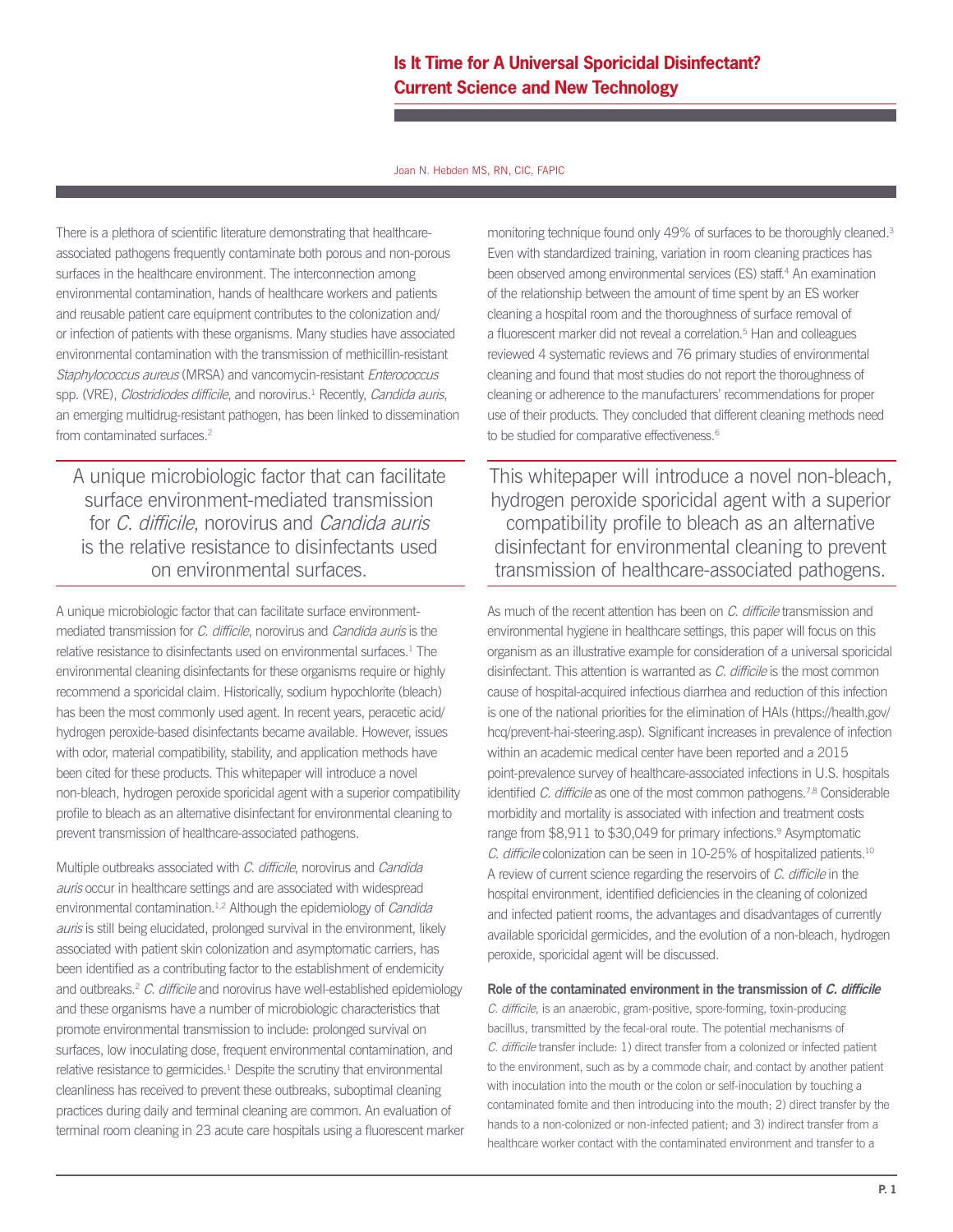non-colonized or non-infected patient.<sup>1</sup> Environmental contamination has been found to be highest prior to treatment and has been shown to be strongly correlated with the frequency of positive hand cultures from healthcare workers.<sup>11</sup> C. difficile spores can persist in the environment for up to 5 months and have been isolated from various high-touch surfaces in the patient zone, surfaces in the bathroom and the floors of rooms previously occupied by a colonized or infected patient.<sup>10</sup> It has been reported that C. difficile was cultured from 49% and 29% of rooms occupied by symptomatic patients and asymptomatic carriers, respectively.<sup>12</sup> A multi-center prospective microbiological survey of multidrug-resistant organism (MDRO) contact precaution rooms, undertaken to determine the typical microbial bioburden of MDROs on high-touch surfaces after routine or terminal cleaning, identified that C. difficile was the predominately recovered organism from terminally cleaned rooms and that 50% of the C. difficile isolates were recovered from non-C. difficile rooms.<sup>13</sup> Biswas and colleagues<sup>14</sup> assessed environmental contamination in rooms of patients with CDI (PCR+, EIA toxin+) and C. difficile excretors (PCR+, EIA toxin -) and recovered the organism in 49% and 34% of the rooms, respectively. Although there was significantly higher contamination in the rooms of infected patients, the finding of a third of the rooms of the excretors with contamination represents an important reservoir for transmission of C. difficile to future room occupants if a sporicidal disinfectant is not used.<sup>14</sup> Shaughnessy and colleagues<sup>15</sup> found that of patients who acquired *C. difficile* infection (CDI) after admission, 4.6% had a prior occupant without CDI, whereas 11.0% had a prior occupant with CDI ( $P = .002$ ). In a recent review of C. difficile colonization, Crobach and colleagues<sup>16</sup> highlight that patients colonized on hospital admission play a role in healthcare-associated transmission of C. difficile and have an associated risk of progression to CDI and that the extent of environmental contamination in patient rooms depends on the C. difficile status of the patient:  $<8\%$  of culture-negative patient rooms, 8-30% in rooms of patients with asymptomatic colonization, and 9-50% in rooms with CDI patients. In a quasi-experimental study that included 7599 patients over 15 months, screening and isolation of asymptomatic C. difficile carriers was followed by a significant progressive decrease in hospital-associated CDI incidence.<sup>17</sup>

The frequency and level of contamination of rooms from both symptomatic and asymptomatic patients with *C. difficile* highlights the inadequacy of current daily and terminal cleaning processes and the prolonged survivability of the spores. Sitzlar and colleagues<sup>18</sup> demonstrated that significant reduction of  $C$ . difficile contamination can be achieved with a dedicated daily disinfection team and a terminal cleaning process with supervisory assessment of CDI rooms. During the baseline period, 67% of CDI rooms had positive cultures after disinfection with hypochlorite. After the intervention, the prevalence of positive cultures was reduced by 89% (P = .006). In an investigation of C. difficile contamination in non-CDI rooms after post-discharge cleaning with a quaternary ammonium disinfectant was changed to the use of a bleach spray, the frequency of C. difficile recovery was significantly reduced from 24% to 5%. These authors concluded that routine use of a sporicidal disinfectant in all post-discharge rooms could potentially result in reduction of C. difficile transmission from environmental surfaces.<sup>19</sup>

### **Disinfection Products and Methods**

### Sodium Hypochlorite

As previously mentioned, C. difficile is not susceptible to commonly used disinfectants (e.g. quaternary ammonium compounds and phenolics); therefore, current guidelines recommend the use of a chlorine-containing cleaning agent or other sporicidal agent, particularly in hyper-endemic or outbreak settings.<sup>20</sup> The Association for Professionals in Infection Control and Epidemiology recommends mixing of a 1:10 dilution of hypochlorite or use of an Environmental Protection Agency (EPA)-registered hypochlorite wipe with an equivalent dilution.<sup>21</sup> Rutala and coworkers<sup>22</sup> demonstrated that wiping with non-sporicidal agents (which may be a practice for reusable equipment used on CDI patients or daily cleaning of CDI patient rooms) resulted in  $>2.9$  log<sub>10</sub> reduction in C. difficile spores but the use of a non-sporicidal wipe that becomes contaminated with C. difficile spores would allow the spread of spores to other surfaces and areas. Wiping with a sporicidal agent eliminated  $>3.9$  log<sub>10</sub> reduction in C. difficile spores and was recommended as an integral part of a C. difficile control plan. Spraying of a sporicidal agent without wiping is not recommended due to prolonged drying times and lack of dirt and debris removal. Cadnum and colleagues<sup>23</sup> performed an in vitro study to examine the potential for transfer of C. difficile spores by quaternary ammonium-impregnated wipes and by hypochlorite wipes used for longer than the recommended duration. They found efficient transfer of spores from contaminated to clean surfaces by the non-sporicidal wipes and the potential for transfer of spores from hypochlorite wipes used inappropriately.

The advantages to the use of sodium hypochlorite are a wide antimicrobial spectrum, including sporicidal efficacy, inexpensive in dilutable form, relatively stable, fast-acting and non-flammable. Disadvantages include corrosive to metals which can lead to costly equipment damage, production of a salt residue, discoloration and staining of fabrics, efficacy impacted by organic matter, and an unpleasant odor that is irritating at high concentrations.<sup>24</sup> Additionally, the instructions for use of some bleach wipes states that pre-cleaning is required "in advance of disinfecting  $C$ . difficile spores."<sup>25</sup>

#### Peroxygens – Hydrogen Peroxide (H2O2) and Peracetic Acid (PAA)

In the last several years, improved hydrogen peroxide-based technology was introduced into healthcare for disinfection of noncritical devices and environmental surfaces as an alternative to bleach. Hydrogen peroxide is one of the oldest biocides and is commercially available in a variety of concentrations. The peroxygens decompose to safe by-products -  $H_2O_2$  into water and oxygen and PAA into acetic acid and oxygen (ultimately water, oxygen and carbon dioxide) – and are classified as environmentally friendly with the lowest toxicity rating from the EPA.<sup>26,27</sup> The initial introduction to the market was an improved hydrogen peroxide (IHP) product, which was not sporicidal. The in vitro efficacy of 2 IHP products was tested against standard HP products and a quaternary ammonium compound using three epidemiologically important pathogens and were found to be significantly superior to all standard HP products and similar or superior to the quaternary ammonium product.<sup>27</sup> Boyce evaluated a IHP wipe used to disinfect 10 high-touch surfaces in 72 patient rooms and found 75% of the sites yielded no growth after cleaning.28 These products have become competitive with the quaternary ammonium compounds for environmental cleaning in healthcare settings. The advantages to IHP products include a wide antimicrobial spectrum, excluding sporicidal activity at low concentrations, fast efficacy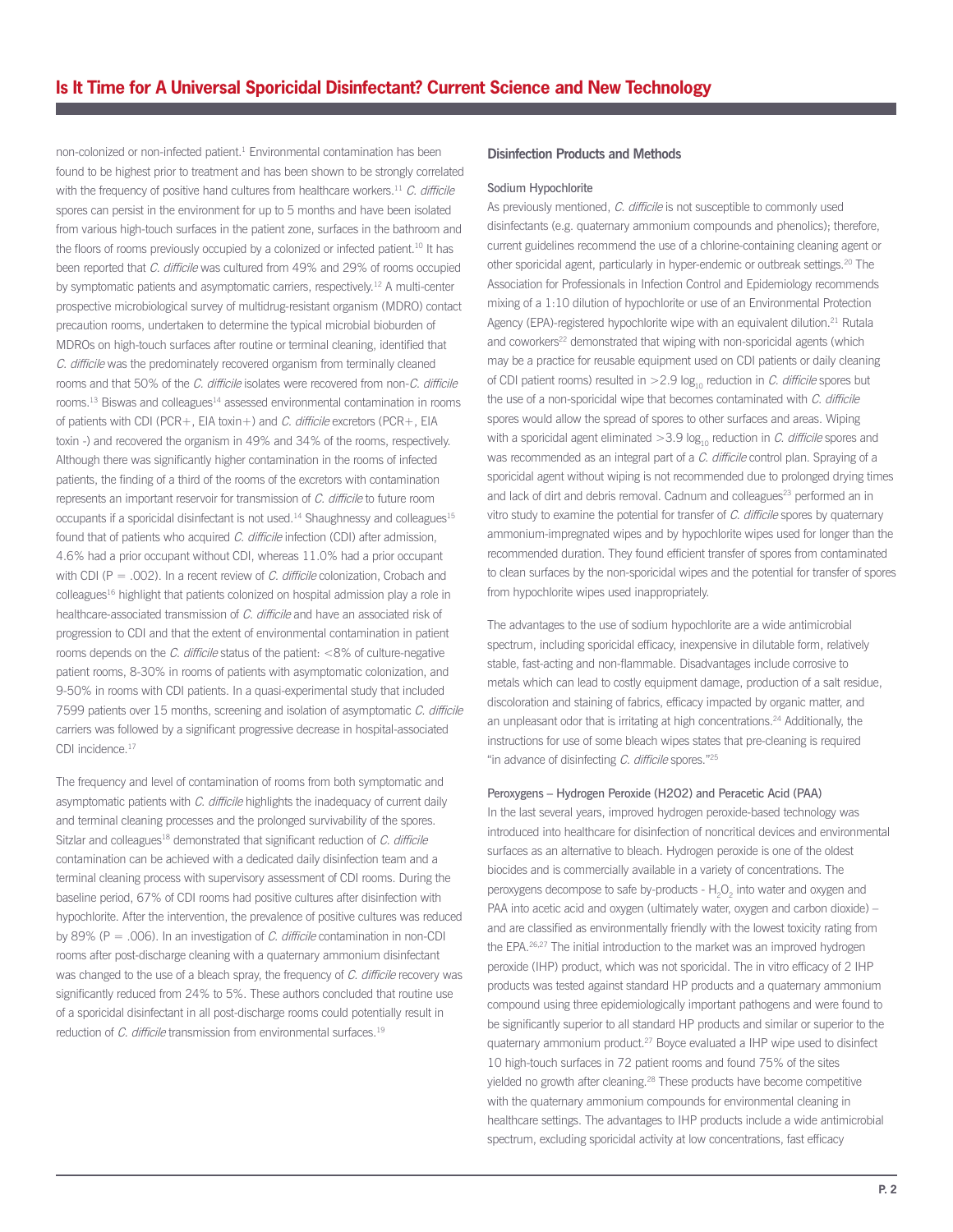(30 seconds-1 minute), the lowest EPA toxicity level, are eco-friendly, non-stainable, non-flammable and have good surface compatibility. These products are more expensive than the quaternary ammonium and quaternary ammonium plus alcohol disinfectants.29

In 2014, a novel peracetic acid/hydrogen peroxide-based (PAA/H<sub>2</sub>O<sub>2</sub>) sporicidal was released to the market. An in vitro study confirmed the synergistic interaction of PAA and  $H_2O_2$  against bacterial spores and found that the sporicidal activity of the combination was largely due to PAA with  $\rm H_2O_2$  enhancing PAA penetration through compromising the spore coat. $30$  Deshpande and colleagues $31$  evaluated and found the PAA/HP product to be as effective as a 1:10 dilution of bleach for in vitro killing of C. difficile spores, MRSA and VRE at 3 minutes. The effectiveness of  $\mathsf{PA}\mathsf{AH}_2\mathsf{O}_2$  against the pathogens was not altered by the presence of organic matter, in contrast to bleach where a significant reduction in sporicidal (e.g., C. difficile spores) and bactericidal (e.g., MRSA) activity was observed at 3 minutes ( $P < 01$ ) for each comparison). The researchers also conducted an in vivo assessment of the effectiveness of PAA/ $H_2O_2$  in CDI and MRSA isolation rooms for bedrails, bedside tables and floors. A 1:10 dilution of bleach was used as the comparator for the bedrails and bedside tables and a quaternary ammonium compound as the comparator for the floors, as bleach was not used on floors due to concern for corrosive damage. Both PAA/H<sub>2</sub>O<sub>2</sub> and bleach significantly eliminated CD and MRSA contamination on the bedrails and bedside tables. PAA/H<sub>2</sub>O<sub>2</sub> significantly reduced the recovery of CD and MRSA from the floors. The authors noted that PAA/H<sub>2</sub>O<sub>2</sub> did not cause damage to tile or laminate flooring with 30-day repeated applications or leave residue on surfaces after drying. The vinegar odor did not result in ES or healthcare worker complaints.<sup>31</sup>

The unavailability of impregnated wipes requiring manual dilution of concentrated  $PAA/H<sub>2</sub>O<sub>2</sub>$  disinfectants is a major disadvantage to their use. On-site dilution is required to address the instability and short shelf-life of these products. Boyce identified significant variations in the concentrations of a quaternary ammonium disinfectant delivered by automated dispensers: range  $<$  200 – 600 ppm.<sup>32</sup> Manual dilution by many different ES workers of PAA/H<sub>2</sub>O<sub>2</sub> could potentially result in the same finding. In the case of one healthcare facility that noted an increase in CDI incidence after switching from bleach to a PAA/H<sub>2</sub>O<sub>2</sub> product for daily and terminal cleaning of CDI patient rooms, the measured concentrations of PAA in the product (50-800 ppm) were significantly lower than the level on the label  $(1,500$  ppm) when newly activated and in-use. $33$  An investigation substantiated that multiple lot numbers of the product from this facility and another local hospital had low concentrations. The EPA was informed and following testing of product formulations that confirmed the product was not effective against C. difficile spores at the specified contact time of 5 minutes, therefore the product was ordered to be removed from the market. Wiemken and colleagues<sup>34</sup> addressed the concern of improper mixing and use of diluted disinfectant contained in a bucket. In this small evaluation of predominately ES workers who were randomized to use either hypochlorite from a bucket or ready-to-use (RTU) hypochlorite wipes for cleaning, the authors found that compliance (measured by residual fluorescent marker on designated surfaces) was significantly better with the RTU wipes. Additionally, time to completion of the cleaning assignment was significantly lower with the RTU wipes. They concluded that the ease of use of the RTU wipes promotes cleaning thoroughness and improves time efficiency for ES workers and nurses.

### A New Non-Bleach, Hydrogen Peroxide Sporicidal

The evolution of hydrogen peroxide (HP) disinfectant technology has led to the development of a 4% HP formulation with 1 minute bactericidal, virucidal, tuberculocidal and fungicidal efficacy and 5 minute sporicidal efficacy. As a ready-to-use (RTU) spray (available in 2019) or impregnated wipe (to be available at a later date), this product can be utilized for routine and discharge cleaning of all patient rooms to promote product standardization and minimize confusion associated with the use of different disinfectants by ES and nursing staff. Using the five key criteria identified by Rutala and Weber $^{24}$  of the properties of an ideal disinfectant, the new 4% HP formulation is:

- 1. Broad spectrum- the product kills the most prevalent healthcare pathogens, including C. difficile and other organisms for whom the use of sporicidal agents is recommended e.g. norovirus.
- 2. Rapid efficacy  $-1$  minute kill time for all organisms except C. difficile, which has a 5 minute kill time.
- 3. Safe EPA Level III toxicity rating as HP is eco-friendly. Personal protective equipment to be used as dictated for contact with blood or body fluids. Compatible with common healthcare surfaces, including stainless steel and coated fabrics, particularly polyurethane and vinyl coated fabrics.
- 4. Easy to use One-step cleaning and disinfecting (C. difficile disinfection requires a pre-cleaning step) – which works in the presence of organic matter. Product odor found to be acceptable by user group. [Data on File: Usability Lab Report, Nov. 2018.]
- 5. Cost-effective One product solution for disinfection.

#### **Summary**

Multiple outbreaks associated with methicillin-resistant Staphylococcus aureus (MRSA) and vancomycin-resistant Enterococcus spp. (VRE), C. difficile, norovirus and Candida auris occur in healthcare settings and are associated with widespread environmental contamination. It is critical for infection prevention staff, in collaboration with ES, to be able to select a disinfectant that is effective against all of these epidemiologically important pathogens. The evidence of spore shedding by asymptomatic carriers of C. difficile, the risk of acquiring CDI from an inadequately cleaned room previously occupied by a CDI patient and the prolonged survival of C. difficile spores, provide support for the use of a universal sporicidal disinfectant. Product standardization facilitates compliance, simplifies the cleaning process for ES and nursing and is cost-effective. The availability of a hydrogen peroxide-based sporicidal, which is safe to use and compatible with healthcare surfaces, provides us with a one-product solution.

|                                                  | <b>Novel Sporicidal</b><br>HP(4%) | <b>Bleach</b>        | Non-sporicidal<br>HP (IHP) | PAA/H, O,            |
|--------------------------------------------------|-----------------------------------|----------------------|----------------------------|----------------------|
| Kills C.difficile                                | <b>Yes</b>                        | Yes                  | <b>No</b>                  | Yes                  |
| Kills epidemiologically<br>important pathogens   | <b>Yes</b>                        | <b>Yes</b>           | Yes                        | Yes                  |
| Compatible with broad   Yes<br>range of surfaces |                                   | <b>No</b>            | <b>Yes</b>                 | Yes                  |
| Standardizes<br>disinfection protocols           | Yes                               | No.                  | <b>No</b>                  | <b>Yes</b>           |
| Easy to use                                      | <b>Yes</b>                        | Yes                  | Yes                        | No                   |
| Safe                                             | <b>Yes</b>                        | Formula<br>Dependent | Yes                        | Formula<br>Dependent |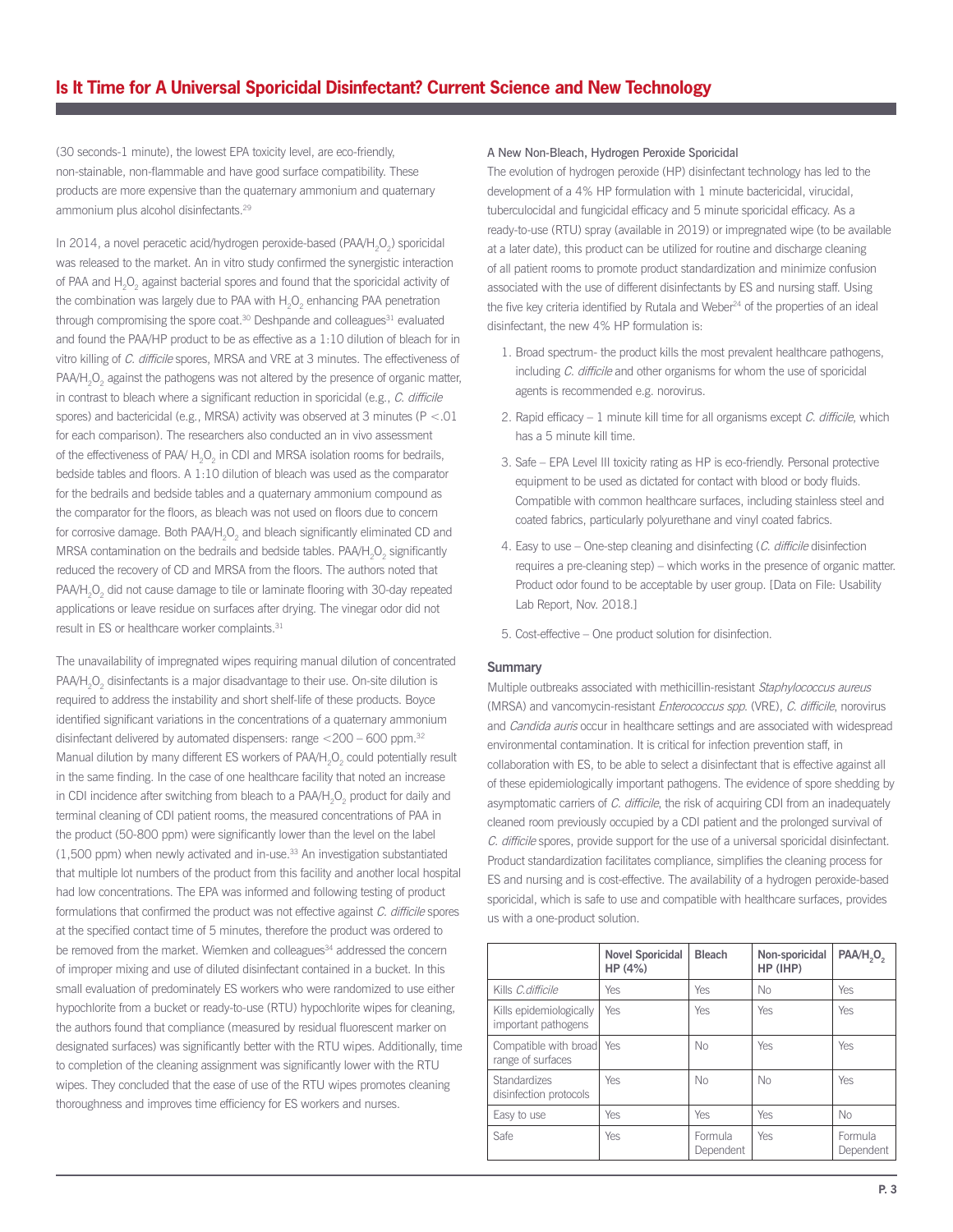## **References**

1. Weber DJ, Rutala WA, Miller MB, et al. Role of hospital surfaces in the transmission of emerging healthcare-associated pathogens: Norovirus, Clostridium difficile and Acinetobacter species. Am J Infect Control 2010; 38(5):S25-33.

2. Chowdhary A, Sharma C, Meis JF (2017) Candida auris: A rapidly emerging cause of hospital-acquired multidrug-resistant fungal infections globally. PLoS Pathog 13(5): e1006290. https://doi.org/10.1371/journal. ppat.1006290.

3. Carling PC, Parry ME, Von Beheren SM, et al. Identifying opportunities to enhance environmental cleaning in 23 acute care hospitals. Infect Control Hosp Epidemiol 2008;29:1-7.

4. Boyce JM, Havill NL, Lipka A, et al. Variations in hospital daily cleaning practices. Infect Control Hosp Epidemiol 2010;31:99-101.

5. Rupp ME, Adler A, Schellen M, et al. The time spent cleaning a hospital room does not correlate with the thoroughness of cleaning. Infect Control Hosp Epidemiol 2013;34(1):100-10.

6. Han JH, Sullivan N, Leas BF, et al. Cleaning hospital room surfaces to prevent health-care associated infections. Ann Intern Med. 2015 October 20; 163(8):598-607.

7. Kang J, Sickbert-Bennett EE, Brown VM et al. Relative frequency of healthcare-associated pathogens by infection site at a university hospital from 1980 to 2008. Am J Infect Control 2012;40:416-20.

8. Magill SS, O'Leary E, Janelle SJ, et al. Changes in prevalence of healthcare-associated infections in U.S. hospitals. N Engl J Med 2018:379:1732-44.

9. Lytvyn L, Mertz D, Sadeghirad B, et al. Prevention of Clostridium difficile infection: a systematic survey of clinical practice guidelines. Infect Control Hosp Epidemiol 2016;37:901-908.

10. Srinivasa VR, Hariri R, Frank LR, et al. Hospital-associated Clostridium difficile infection and reservoirs within the hospital environment. Am J Infect Control 2018: 1-6.

11. Weber DJ, Anderson D, Sexton D, and Rutala WA. Role of the environment in the transmission of Clostridium difficile in healthcare facilities. Am J Infect Control 2013;41:S105-110.

12. McFarland LV, Mulligan ME, Kwok RY, Stamm WE. Nosocomial acquisition of Clostridium difficile infection. N Engl J Med 1989;320: 204-10.

13. Shams AM, Rose LJ, Edwards JR, et al. Assessment of the overall and multidrug-resistant organism bioburden on environmental surfaces in healthcare facilities. Infect Control Hosp Epidemiol 2016;37:1426-1432. 14. Biswas JS, Patel A, Otter JA, et al. Contamination of the hospital environment from potential Clostridium difficile excretors without active infection. Infect Control Hosp Epidemiol 2015;36(8):975-977.

15. Shaughnessy M, Micielli R, DePestel D, et al. Evaluation of hospital room assignment and acquisition of Clostridium difficile infection. Infect Control Hosp Epidemiol 2011;32:201-206.

16. Crobach MJT, Vernon JJ, Loo VG, et al. Understanding Clostridium difficile colonization. Clin Microbiol Rev 2018;31:e00021-17. https://doi .org/10.1128/CMR.00021-17.

17. Longtin Y, Paquet-Bolduc B, Gilca R, et al. Effect of Detecting and Isolating Clostridium difficile Carriers at Hospital Admission on the Incidence of C difficile Infections: A Quasi-Experimental Controlled Study. JAMA Intern Med. 2016;176(6):796-804. doi:10.1001/jamainternmed.2016.0177

18. Sitzlar B, Deshpande A, Fertelli D, et al. An environmental disinfection odyssey: evaluation of sequential interventions to improve disinfection of Clostridium difficile isolation rooms. Infect Control Hosp Epidemiol 2013;34:459-465

19. Ng Wong YK, Alhmidi H, Mana TSC, et al. Impact of routine use of a spray formulation of bleach on Clostridium difficile spore contamination in non-C. difficile infection rooms. Am J Infect Control 2018 In Press:1-3.

20. Cohen SH, Gerding DN, Johnson S, et al. Clinical Practice Guidelines for Clostridium difficile Infection in Adults: 2010 Update by the Society for Healthcare Epidemiology of America (SHEA) and the Infectious Diseases Society of America (IDSA). Infect Control Hosp Epidemiol 2010;31:431-55.

21. Association for Professionals in Infection Control and Epidemiology. Guide to Preventing Clostridium difficile Infections. 2013.

22. Rutala WA, Gergen MF, Weber DJ. Efficacy of different cleaning and disinfection methods against Clostridium difficile spores: importance of physical removal versus sporicidal inactivation. Infect Control Hosp Epidemiol 2012;33:1255-58.

23. Cadnum JL, Hurless KN, Kundrapu S, Donskey CJ. Transfer of Clostridium difficile spores by nonsporicidal wipes and improperly used hypochlorite wipes: practice  $+$  product  $=$  perfection. Infect Control Hosp Epidemiol 2013;34:441-442.

24. Rutala WA and Weber DJ. Selection of the ideal disinfectant. Infect Control Hosp Epidemiol 2014; 35(7):855-865.

25. https://www.cloroxpro.com/wp-content/uploads/2018/09/Clorox-HC-Bleach-Grm-Wipes-tech-info-NI-38488.pdf Clorox Healthcare. Accessed May 6, 2019.

26. McDonnell G and Russell AD. Antiseptics and disinfectants: activity, action and resistance. Clin Micro Rev 1999;12(1):147-179.